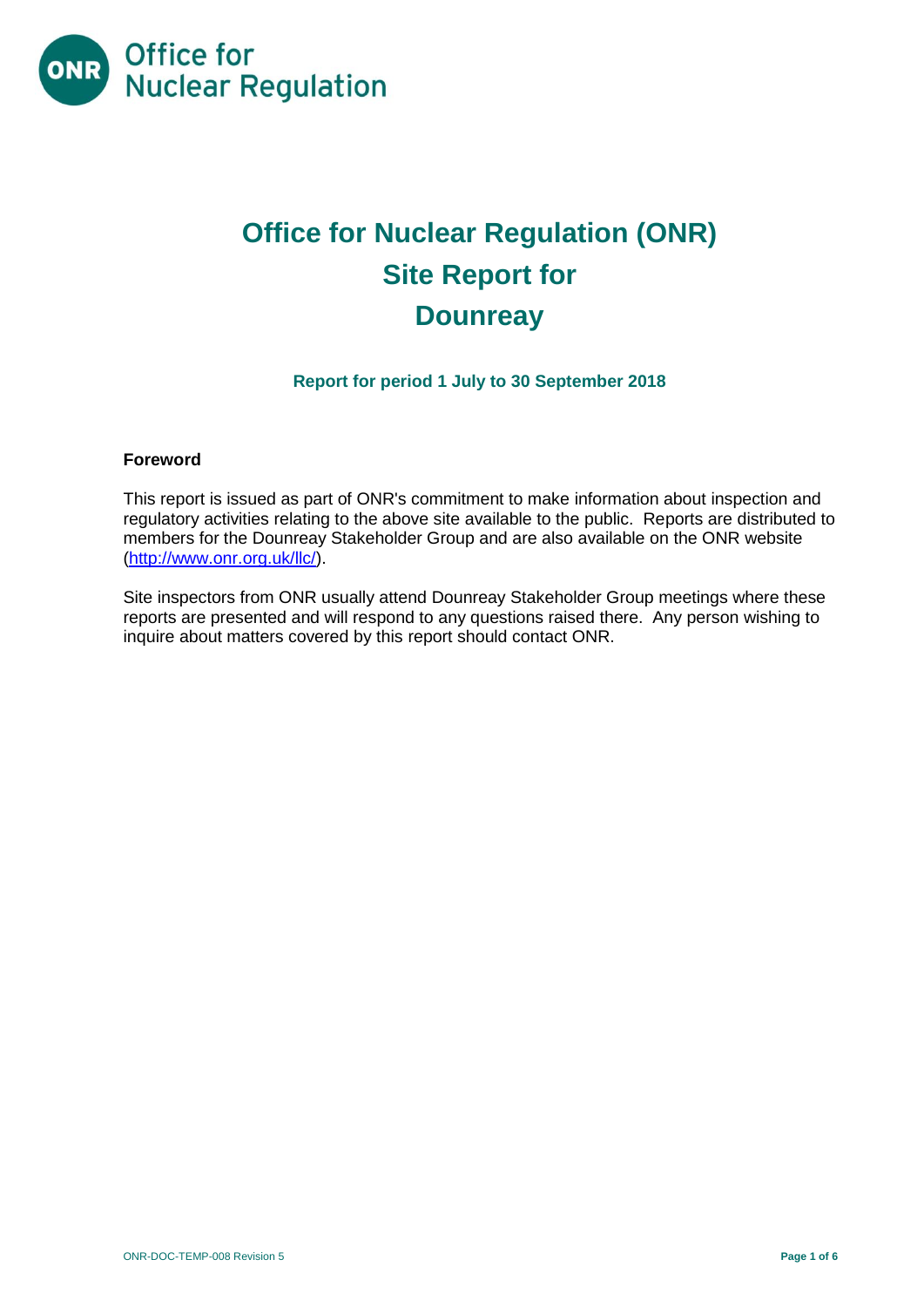# **TABLE OF CONTENTS**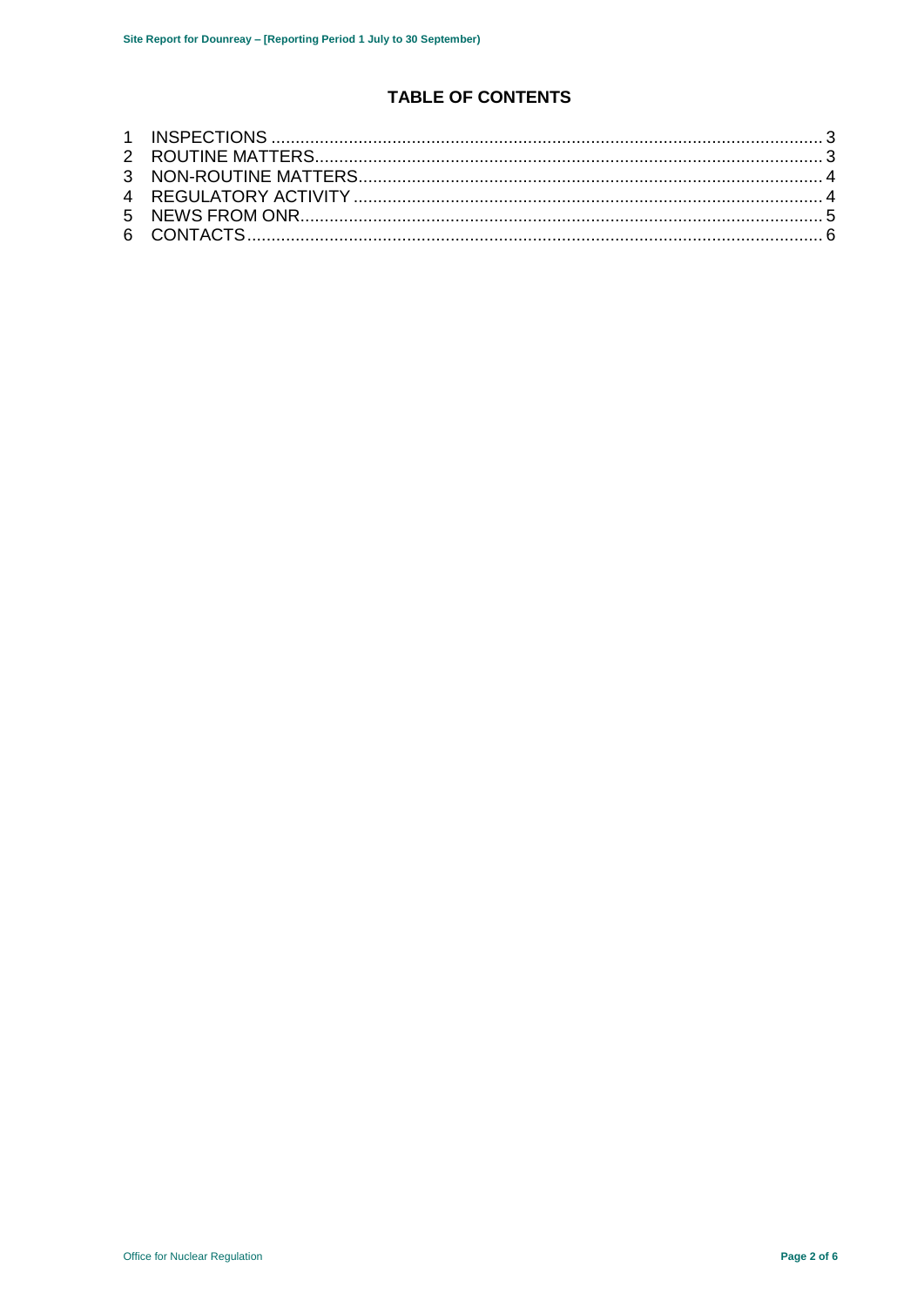# <span id="page-2-0"></span>**1 INSPECTIONS**

#### **1.1 Dates of inspection**

The ONR site inspectors made inspections on the following dates during the report period 1 July to 30 September:

9 to 12 July; 13 to 16 August; 10 to 13 September.

# <span id="page-2-1"></span>**2 ROUTINE MATTERS**

#### **2.1 Inspections**

Inspections are undertaken as part of the process for monitoring compliance with:

- The conditions attached by ONR to the nuclear site licence granted under the Nuclear Installations Act 1965 (NIA65) (as amended);
- The Energy Act 2013
- The Health and Safety at Work Act 1974 (HSWA74); and
- Regulations made under HSWA74, for example the Ionising Radiations Regulations 2017 (IRR17) and the Management of Health and Safety at Work Regulations 1999 (MHSWR99).

The inspections entail monitoring licensee's actions on the site in relation to incidents, operations, maintenance, projects, modifications, safety case changes and any other matters that may affect safety. The licensee is required to make and implement adequate arrangements under the conditions attached to the licence in order to ensure legal compliance. Inspections seek to judge both the adequacy of these arrangements and their implementation.

In this period, routine inspections of Dounreay covered the following:

Emergency preparedness: we inspected the provision of information to people on site, including site induction training, provision of escorts and warning signs. On 12 September the licensee held its annual Level 1 demonstration emergency exercise. Overall we considered that the exercise provided an adequate demonstration of the site's emergency arrangements and their capability to deal with a nuclear and radiological emergency on site.

Incidents on the site: our inspection focused on learning from the causes of incidents. There is clear evidence that the licensee has implemented a number of initiatives recently to improve the learning gained from operational experience and these will be assessed during future inspections. In particular, we acknowledge the licensee's commitment to ensuring that all personnel on site undergo MINDSAFETY training with a number of site personnel trained as MINDSAFETY coaches. We also acknowledge the licensee's on-going review of the courses available within the construction industry to improve the training and competency of project supervisors in the area of control and supervision of operations.

Radiological protection: we carried out an inspection against IRR17, focussing on the progress to date in updating arrangements against the requirements of IRR17 and the organisational structure supporting those arrangements. In each of the areas inspected we identified that a suitable and sufficient level of suitably qualified and experienced resource was available and that training was in date. In addition there was evidence of programmes in place to develop and qualify a number of new health physicists and radiation protection advisors. During our plant visits we examined the local rules and found them all to have been updated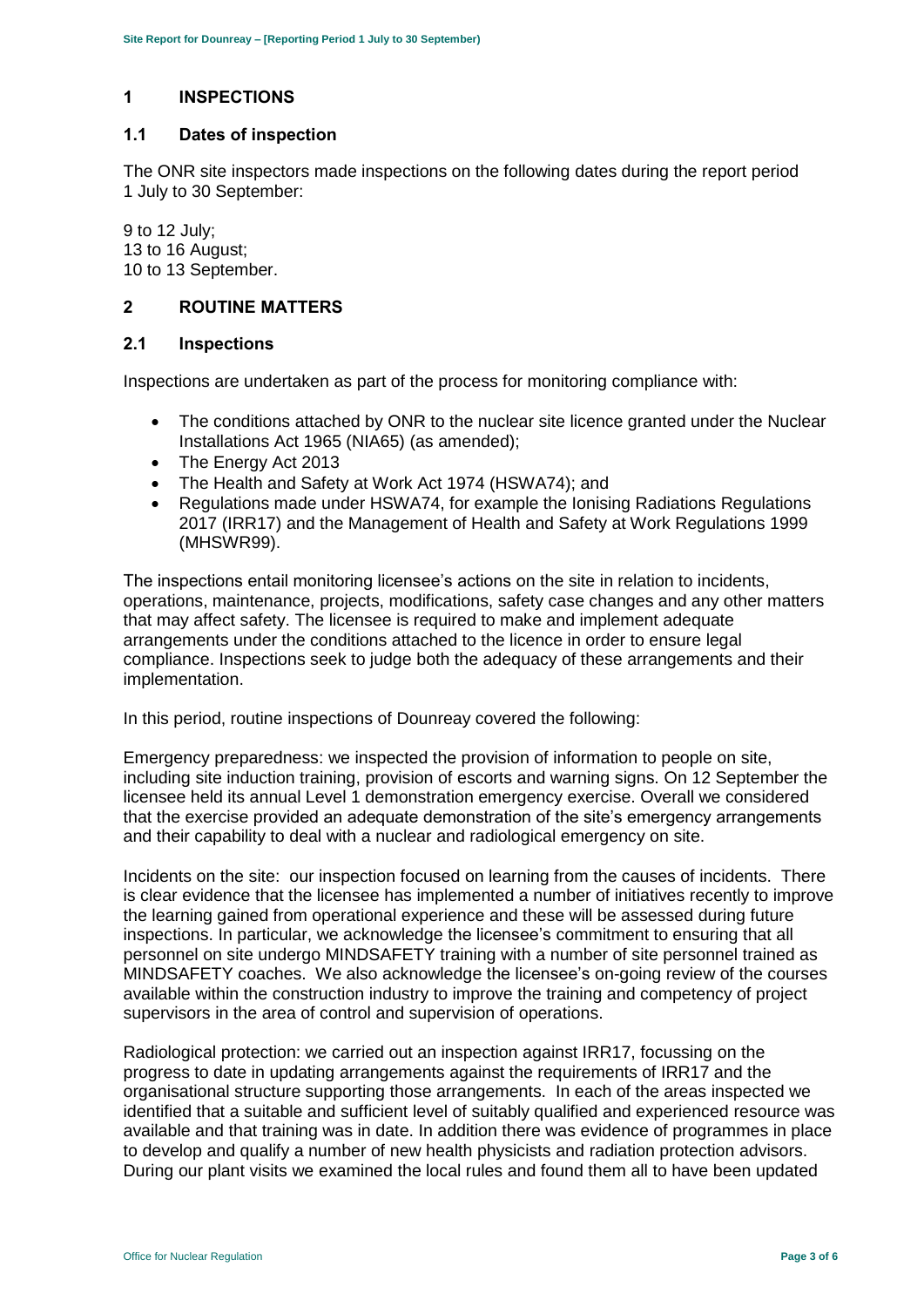to reflect the requirements of IRR17. We also examined a sample of the contamination monitoring equipment and found it to be fit for purpose and in date for calibration

Decommissioning: we examined the current state of development of the licensee's overarching decommissioning programme with a specific focus on the interdependencies between the various individual, facility decommissioning programmes and the site's infrastructure and capabilities. Although it is clear that the programme is at a relatively mature state of development, the licensee is in the process of conducting a series of verification activities to ensure that these interdependencies have been identified and captured on the programme. Progress on these activities will be examined during a future planned inspection.

Conventional (non-nuclear) health and safety: the ONR site inspector and two conventional health and safety specialist inspectors had discussions with the licensee regarding site arrangements for planning work at height; management arrangements for workplace transport; and arrangements for compliance with the Construction (Design and Manufacture) Regulations. These were followed by plant walk-downs in a number of locations to evaluate the effectiveness of the arrangements.

We also carried out a systems-based inspection in D2001. We examined the staff's understanding of the key outcomes from the safety assessment of the inspection and storage of irradiated fuel. We then examined how the limits and conditions identified within the safety assessment had been captured and reflected in the associated operating instructions and the maintenance of safety related plant and equipment. This inspection included a plant visit to D2001 where we took the opportunity to assess the understanding operators had regarding the hazards and associated limits and conditions associated with the activities being undertaken at that time. Finally we sampled the training undertaken by the facility manager and operations staff and examined how the arrangements sampled addressed the requirements regarding the leakage and escape of radioactive material and radioactive waste.

In general, ONR judged the arrangements made and implemented by the site in response to safety requirements to be adequate in the areas inspected. However, where improvements were considered necessary, the licensee made satisfactory commitments to address the issues, and the site inspector will monitor progress during future visits. Where necessary, ONR will take formal regulatory enforcement action to ensure that appropriate remedial measures are implemented to reasonably practicable timescales.

#### **2.2 Other work**

The site inspectors held a periodic meeting with safety representatives, to support their function of representing employees and receiving information on matters affecting their health, safety and welfare at work.

# <span id="page-3-0"></span>**3 NON-ROUTINE MATTERS**

Licensees are required to have arrangements to respond to non-routine matters and events. ONR inspectors judge the adequacy of the licensee's response, including actions taken to implement any necessary improvements. There were no such matters or events of significance during the period.

# <span id="page-3-1"></span>**4 REGULATORY ACTIVITY**

ONR may issue formal documents to ensure compliance with regulatory requirements. Under nuclear site licence conditions, ONR issues regulatory documents, which either permit an activity or require some form of action to be taken; these are usually collectively termed 'Licence Instruments' (LIs), but can take other forms. In addition, inspectors may take a range of enforcement actions, to include issuing an Enforcement Notice.

No LIs, Enforcement Notices or letters were issued during this period.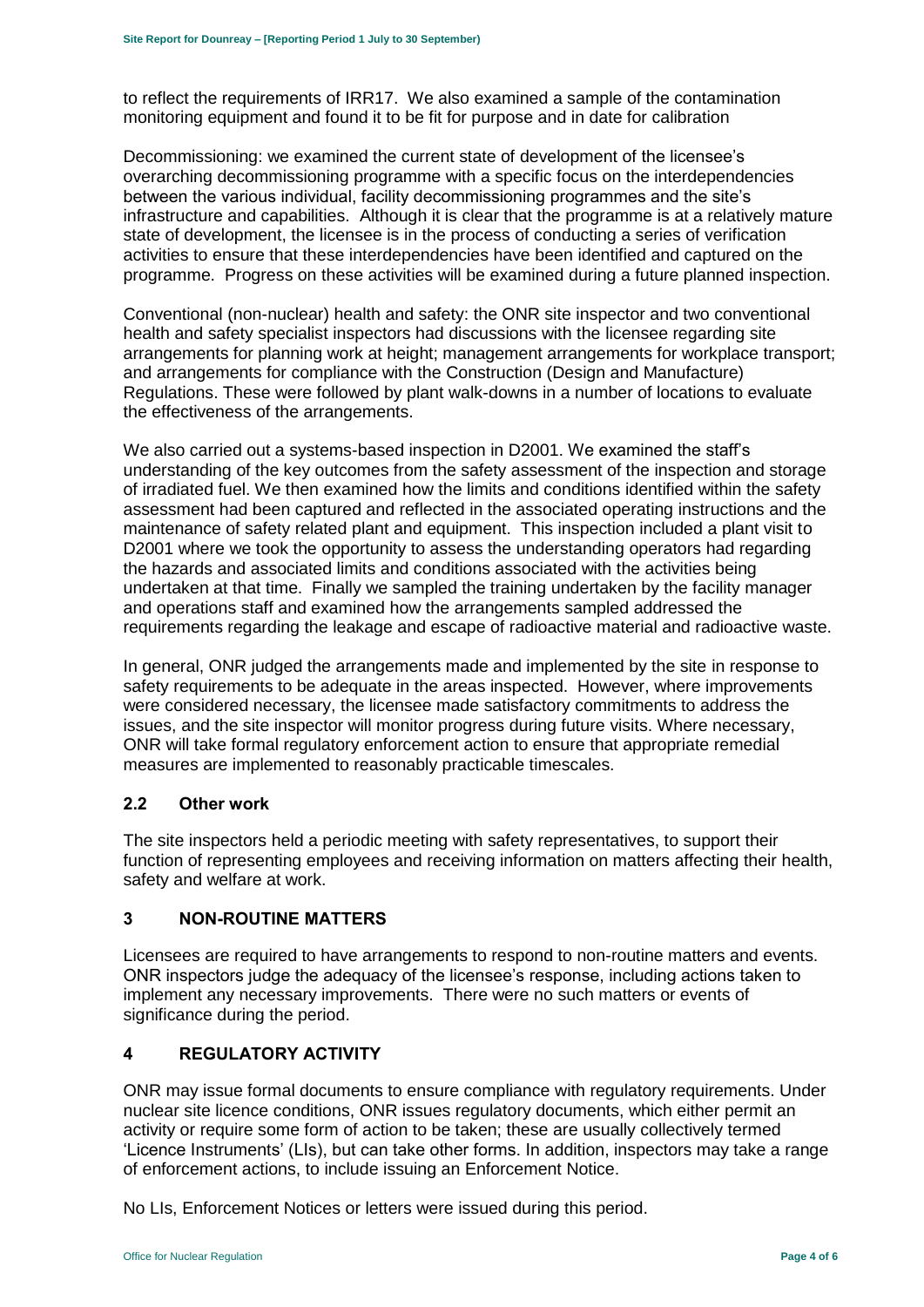# <span id="page-4-0"></span>**5 NEWS FROM ONR**

# **5.1 Stakeholder Engagement**

In August our Chief Nuclear Inspector Mark Foy and Deputy Chief Inspector Mina Golshan, hosted a webinar for stakeholders on the outcomes of the UK report to the Joint Convention. This is a new channel of communication which we have introduced, and further webinars are planned for November and February 2019. If you would like to find out more, please contact the ONR Communications team at [contact@onr.gov.uk](mailto:contact@onr.gov.uk)

The ONR/Non-Governmental Organisation (NGO) engagement forum took place on 11 October in London. This is a forum to discuss strategic, cross-cutting regulatory matters. Site specific matters are normally addressed via Site Stakeholder Groups. We are always keen to engage with a range of stakeholders and groups on nuclear safety and security issues, so if you do represent a nuclear-interest NGO, and are not already involved through our forum or via a Site Stakeholder Group, then please get in touch with the ONR Communications team for further details, via [contact@onr.gov.uk](mailto:contact@onr.gov.uk)

# **5.2 Regulatory News**

On 25 July we announced our decision to prosecute the Atomic Weapons Establishment for offences under Section 2 (1)<sup>\*</sup> of the Health and Safety at Work etc. Act (1974). This charge related to an electrical incident on 27 June, 2017, which resulted in injury to an AWE employee. The incident was a conventional health and safety matter and there was no radiological risk to workers or the public. At a court hearing on 18 September, AWE pleaded guilty to the charge and sentencing was adjourned until 9 November, 2018.

In a separate case brought by ONR, EDF Energy Nuclear Generation Ltd and Doosan Babcock Ltd pleaded guilty on 10 October, 2018) to offences under the Health & Safety at Work etc. Act 1974, section 3(1) and the Work at Height Regulations 2005, Regulation 4(1) respectively. The charges relate to an incident on 12 April 2017 at the Hinkley Point B nuclear power station, which resulted in a serious injury to a Doosan Babcock Ltd employee. Following a hearing at Taunton Magistrates Court, the case was committed for sentencing at Taunton Crown Court with an initial hearing date set for 16 November 2018, although this date is subject is change.

Both of these cases related to conventional, industrial-type incidents that would have been subject to regulation by the Health and Safety executive prior to ONR's creation four years ago, when we gained responsibility for such matters on licensed sites. There was no radiological risk to workers or the public.

Updates on each case will be published on our website [www.onr.org.uk](http://www.onr.org.uk/)

We have recently published our Statement [of civil incidents](http://www.onr.org.uk/quarterly-stat/2018-2.htm) meeting the Ministerial Reportable Criteria (MRC) reported to ONR - Q2 2018 (1 April 2018 to 30 June 2018).Full details are available on our [website.](http://www.onr.org.uk/quarterly-stat/2018-2.htm)

# **5.3 Corporate News**

In July we published our second [gender pay report.](http://news.onr.org.uk/2018/07/onr-publishes-second-gender-pay-report/) The organisation-wide results show that ONR has a mean gender pay gap of 35.2%, which is wider than last year, although it is broadly similar to the rest of the UK nuclear industry and anticipated given our workforce profile, and that of the industries from which we have historically recruited. ONR is committed to addressing this issue and continues to focus on improving diversity and inclusion.